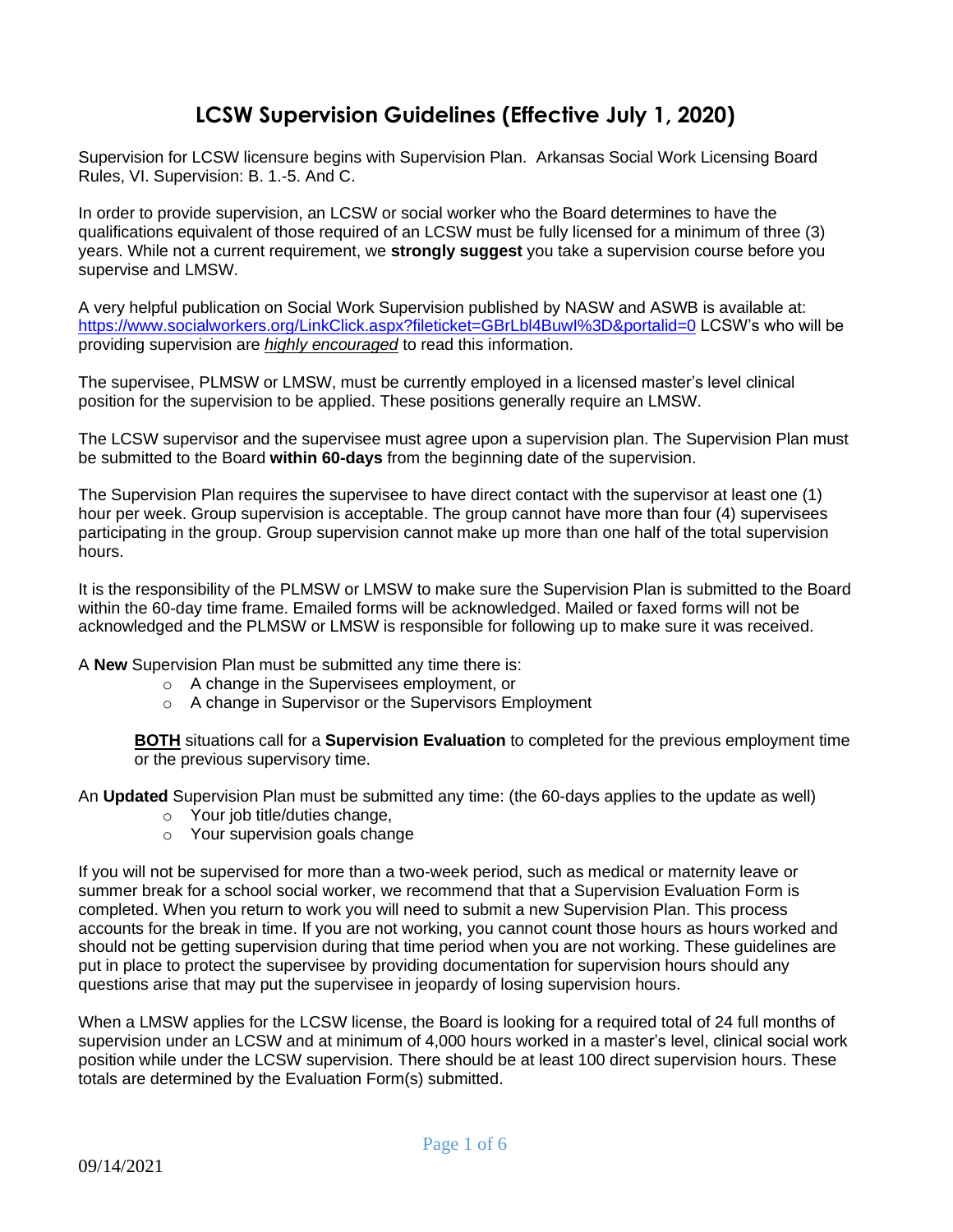# **THE SUPERVISION PLAN**

## **Points to Consider When Writing Supervision Goals:**

- 1. Supervision Goals are intended to reflect what the supervisee and their supervisor plan to accomplish in the one (1) hour a week supervision.
- 2. Supervision is a collaboration between the supervisor and the supervisee, not other staff members.
- 3. Supervision is intended to be what the supervisee wants to learn from the supervisor. Think of this as a direction the goals need to be written.
- 4. Supervision goals can be the supervisee's own personal/professional goals. But the supervisor needs to be included in those goals. For example, I will learn and/or discuss three (3) treatment modalities with the supervisor during the supervision hour. These can include case studies, progress notes and conversations with the client.
- 5. The supervisor's responsibility is to teach and guide the supervisee on area's the supervisee wants to further develop. Their relationship is to prepare the supervisee to one day practice independently. Goals need to reflect this concept.

## **Content and Accountability:**

- a. The LCSW supervisor is responsible for supervision within the following content areas:
	- 1. Ethical practice
	- 2. Practice management skills
	- 3. Skills required for continuing competence
	- 4. Development of professional identity
	- 5. Practice skills
- b. The areas of supervisory accountability shall include:
	- 1. Ethical standards of the practice
	- 2. Acceptance of professional responsibility for the social work services provided by the supervisee
	- 3. Client care
	- 4. Agency providing services
	- 5. Legal and regulatory requirements

## **Requirement for Writing Supervision Goals:**

#### **Supervision Goals should be written in sentence form.**

- 1. Specific Clearly stated goals which the supervisee needs to accomplish.
	- a. What exactly needs to be accomplished?
	- b. Who will be involved?
	- c. Where will this take place?
	- d. Educational purpose of achieving the goal.
- 2. Measurable The goals must be measurable.
	- a. How will you know when the supervisee has succeeded in accomplishing the goal?
	- b. How much change needs to occur?
	- c. How many actions will it take to accomplish?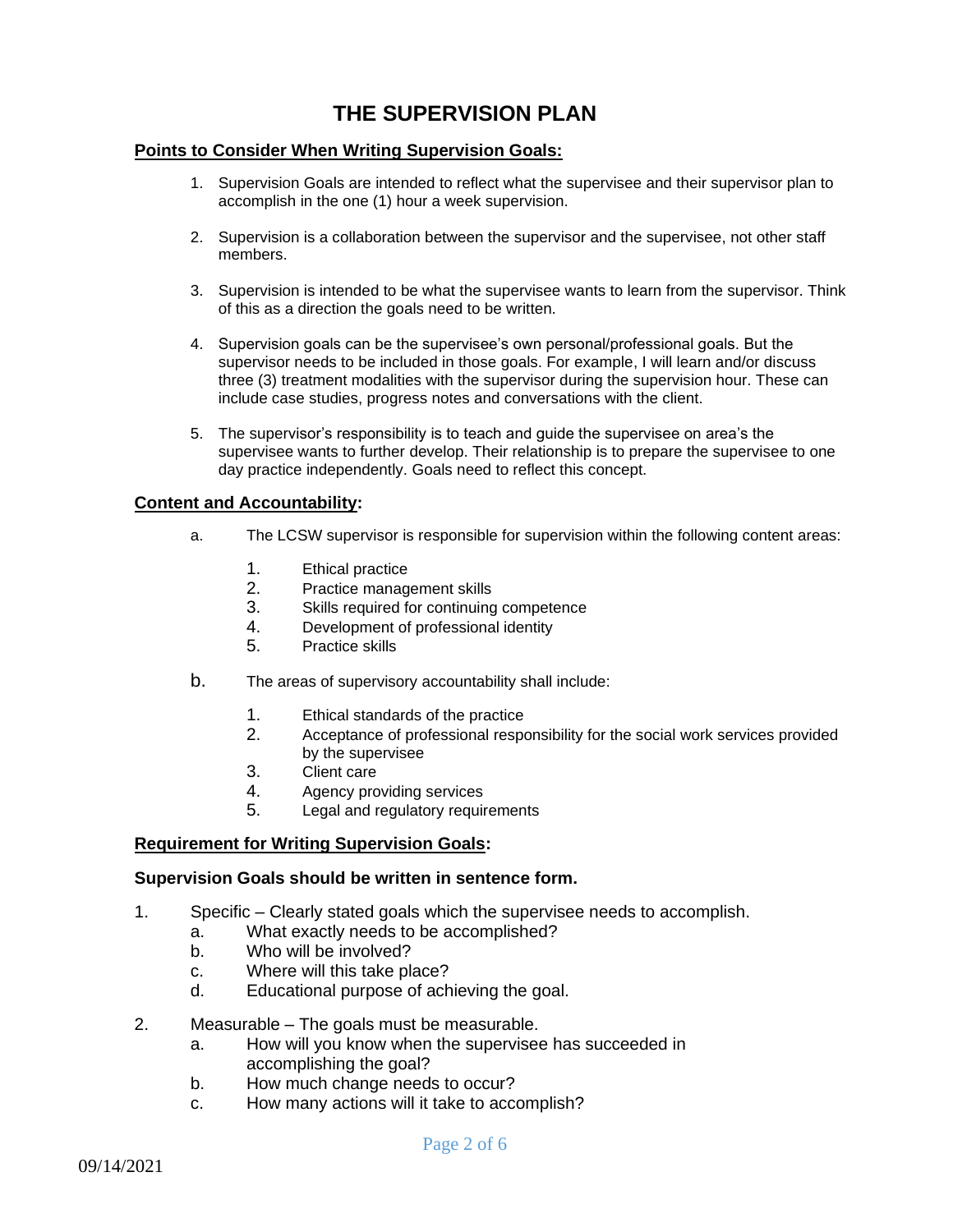- d. Case studies, progress notes, conversations, the successful implementation of treatment plans and client outcomes can be used to measure goals.
- 3. Achievable and Realistic.
	- a. Does the supervisee have the resources to achieve the goal?
	- b. Is the goal out of reach or too easy for the supervisee?
- 4. Relevant The goal must be relevant to Social Work practice.
	- a. Is the goal meaningful to the profession?
	- b. Is this a goal the supervisor can commit to?
- 5. Time Frame Clearly state when the goal will be met.
	- a. Can the goal be realistically met within the time frame stated?
	- b. Is the deadline for the goal too long? Too short?

**Please note:** Studying for and passing the exam in not a goal for supervision. It is a requirement of licensure at the LCSW level. Weekly staff meetings do not qualify. Obtaining Continuing Educations hours is not a goal for Supervision, it is a requirement for renewal. Goals should not be job duties.

## **LCSW Supervision Evaluation Form**

Upon termination of the supervision plan, the LCSW supervisor must complete the LCSW Supervision Evaluation Form with the supervisee. The supervisee and the supervisor must sign the Form. The supervisee must submit the Evaluation Form to the Board within **60-days** from the last date of supervision. Please keep copies of all documentation for your records. The beginning date of supervision on the Evaluation Form must match the beginning date on the Supervision Plan you submitted.

## *Emailed Evaluations will be acknowledged as received and the reply will serve as your confirmation of receipt.*

After completion of your full supervision, you must apply for the LCSW license.

## **Documentation of Supervision for LCSW Recordkeeping**

While not required by Law or Rule, it is *strongly suggested* that each LMSW receiving supervision keep a record of their supervision sessions. A suggested form is included with these guidelines and is available on the Boards website.

## **Supervision forms may be found at [www.arkansas.gov/swlb](https://www.healthy.arkansas.gov/programs-services/topics/arkansas-social-work-licensing-board)**

**PLEASE make sure to use current forms. Old or outdated forms will be returned.** 

**Please do not try to edit or type on the document if it will cause the formatting of the document to change.**

# **Please keep copies of all documentation for your records.**

# Please see next sheet for documentation for your records.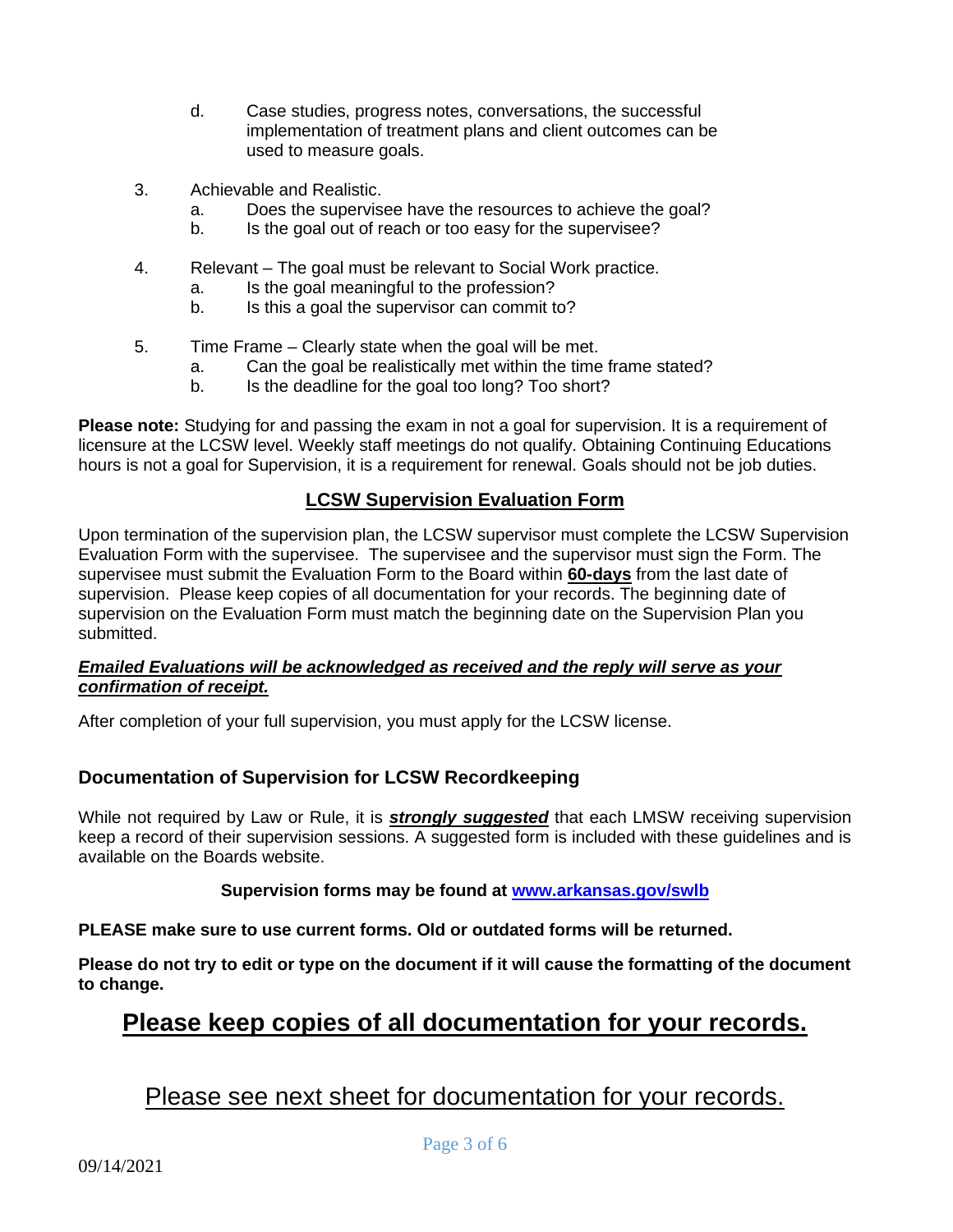# Documentation of Supervision for LCSW

This form is for use at each supervision session. This form is for recordkeeping purposes only and is not to take the place of the required Supervision Plan or Supervision Evaluation Form. Keep for your personal records. Do not send to the licensing board unless specifically asked.

| Individual: __________Group: _________Face-to-Face (in person) _________Via Telehealth____________   |  |  |  |  |  |  |
|------------------------------------------------------------------------------------------------------|--|--|--|--|--|--|
| Total number of hours worked in a social work position this week. __________________________________ |  |  |  |  |  |  |

## **Supervision Activity (Please check the appropriate box)**

| <b>Case Consultation</b>              | <b>Cultural Competency</b>    | <b>Crisis Intervention</b>     |
|---------------------------------------|-------------------------------|--------------------------------|
| <b>Assessment and Referral Skills</b> | Treatment/Intervention        | <b>Termination of Services</b> |
| <b>Treatment Interventions</b>        | <b>Clinical Record Review</b> | OTHER: (write-in)              |
| Case management                       | Appropriateness of Treatment  |                                |
| Assessment/Diagnosis Skills           | Legal and Ethical Issues      |                                |
| <b>Clinical Documentation</b>         | Licensure Scope of Practice   |                                |
| Review of Plan                        | <b>Communication Skills</b>   |                                |

\_\_\_\_\_\_\_\_\_\_\_\_\_\_\_\_\_\_\_\_\_\_\_\_\_\_\_\_\_\_\_\_\_\_\_\_\_\_\_\_\_\_\_\_\_\_\_\_\_\_\_\_\_\_\_\_\_\_\_\_\_\_\_\_\_\_\_\_\_\_\_\_\_\_\_\_\_\_\_\_\_ \_\_\_\_\_\_\_\_\_\_\_\_\_\_\_\_\_\_\_\_\_\_\_\_\_\_\_\_\_\_\_\_\_\_\_\_\_\_\_\_\_\_\_\_\_\_\_\_\_\_\_\_\_\_\_\_\_\_\_\_\_\_\_\_\_\_\_\_\_\_\_\_\_\_\_\_\_\_\_\_\_ \_\_\_\_\_\_\_\_\_\_\_\_\_\_\_\_\_\_\_\_\_\_\_\_\_\_\_\_\_\_\_\_\_\_\_\_\_\_\_\_\_\_\_\_\_\_\_\_\_\_\_\_\_\_\_\_\_\_\_\_\_\_\_\_\_\_\_\_\_\_\_\_\_\_\_\_\_\_\_\_\_

\_\_\_\_\_\_\_\_\_\_\_\_\_\_\_\_\_\_\_\_\_\_\_\_\_\_\_\_\_\_\_\_\_\_\_\_\_\_\_\_\_\_\_\_\_\_\_\_\_\_\_\_\_\_\_\_\_\_\_\_\_\_\_\_\_\_\_\_\_\_\_\_\_\_\_\_\_\_\_\_\_ \_\_\_\_\_\_\_\_\_\_\_\_\_\_\_\_\_\_\_\_\_\_\_\_\_\_\_\_\_\_\_\_\_\_\_\_\_\_\_\_\_\_\_\_\_\_\_\_\_\_\_\_\_\_\_\_\_\_\_\_\_\_\_\_\_\_\_\_\_\_\_\_\_\_\_\_\_\_\_\_\_ \_\_\_\_\_\_\_\_\_\_\_\_\_\_\_\_\_\_\_\_\_\_\_\_\_\_\_\_\_\_\_\_\_\_\_\_\_\_\_\_\_\_\_\_\_\_\_\_\_\_\_\_\_\_\_\_\_\_\_\_\_\_\_\_\_\_\_\_\_\_\_\_\_\_\_\_\_\_\_\_\_

Summary of supervision activity today:

Plans for additional improvements/review:

Signatures below attest the above information is accurate.

| <b>LCSW Supervisor Signature</b>                                              | Date | <b>LMSW Supervisee</b> | Date |  |  |
|-------------------------------------------------------------------------------|------|------------------------|------|--|--|
| This form is for your record only. Do not send to the Board unless requested. |      |                        |      |  |  |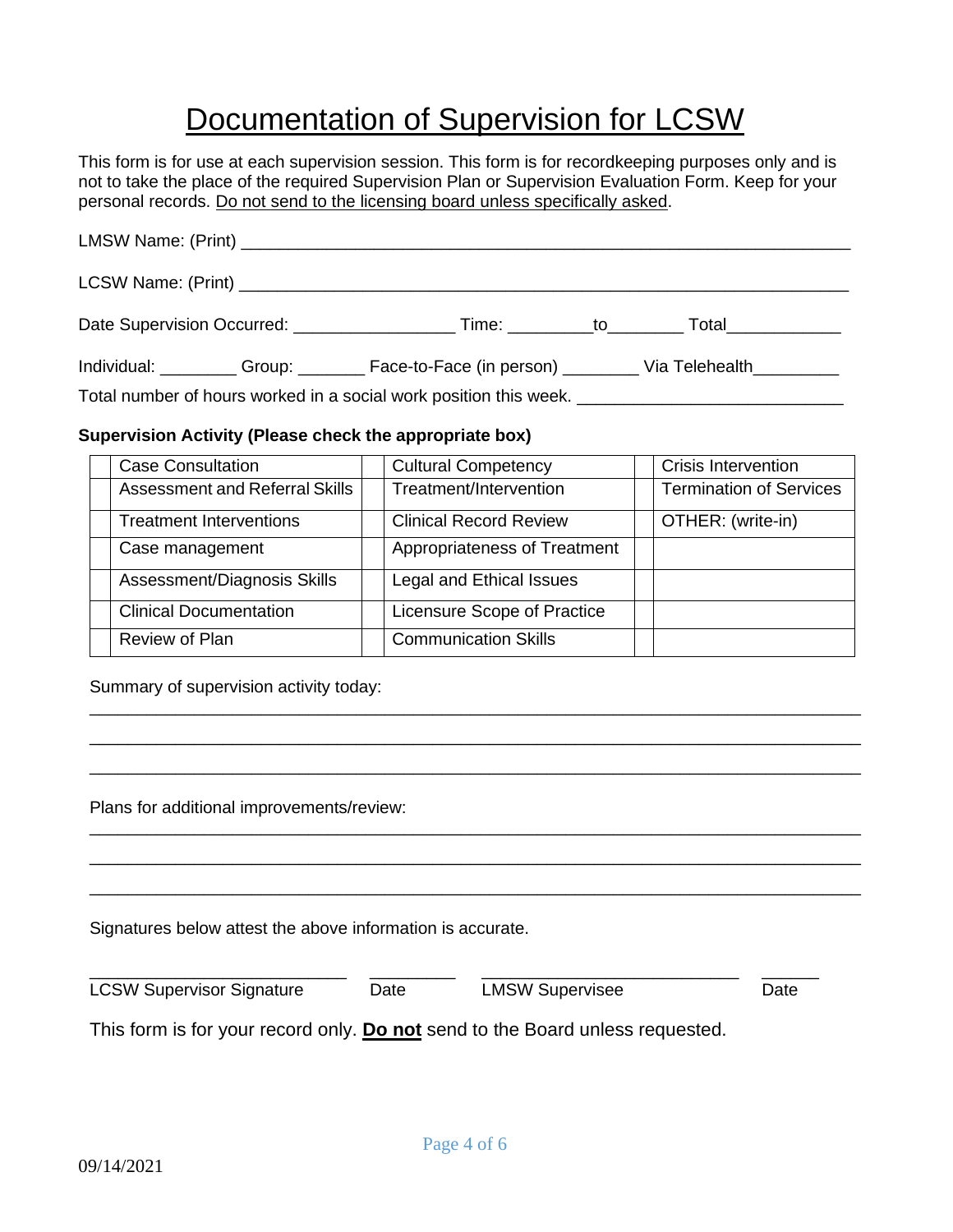# **Arkansas Department of Health**



## Social Work Licensing Board 5800 West 10th, Suite 100, Little Rock, AR 72204 \* (501) 372-5071 \* Fax (501) 372-6301 Mailing Address: P. O. Box 251965, Little Rock, AR 72225 [swlb@arkansas.gov](mailto:swlb@arkansas.gov) [\\* www.arkansas.gov/swlb](https://www.healthy.arkansas.gov/programs-services/topics/arkansas-social-work-licensing-board)  **Governor Asa Hutchinson José Romero, MD, Secretary of Health Ruthie Bain, Director**

 **\_\_\_\_\_\_Check if this is an update**

# **Supervision Plan** Update Effective Date:

**INSTRUCTIONS**: *Read the Supervision Guidelines*. This plan must be submitted to the Board within *60-***days** from the beginning date of supervision. The Board does not send confirmation of receipt for mailed or faxed forms. You may follow-up with the Board's office by email or phone call to make sure the Plan has been received. Please use updated forms and keep a copy for your records. *This form is not meant to be modified. Please Print.*

*Emailed Plans will be acknowledged as received and the reply will serve as your confirmation.*

## **Supervisee Information:**

|                                                                                                                                                                                                                                                                   |                                                                                                    | License Number: _______________________ |  |
|-------------------------------------------------------------------------------------------------------------------------------------------------------------------------------------------------------------------------------------------------------------------|----------------------------------------------------------------------------------------------------|-----------------------------------------|--|
|                                                                                                                                                                                                                                                                   |                                                                                                    |                                         |  |
|                                                                                                                                                                                                                                                                   | (Please note: If this has changed you must submit a change of address form – available on website. |                                         |  |
| Home Phone: _____________________Cell Phone: ________________________Email: __________________________________                                                                                                                                                    |                                                                                                    |                                         |  |
|                                                                                                                                                                                                                                                                   |                                                                                                    |                                         |  |
|                                                                                                                                                                                                                                                                   |                                                                                                    |                                         |  |
|                                                                                                                                                                                                                                                                   |                                                                                                    |                                         |  |
| Work Schedule: _____ Full-time _____ Part-time (Total hours employed in a social work position must equal 4,000 hrs.)                                                                                                                                             |                                                                                                    |                                         |  |
| attach a letter from the agency supervisor or administrator stating that the supervisor has access to the pertinent records and<br>policies. Permission must be on Letterhead stationery and signed. The date must agree with the beginning date of supervision.  |                                                                                                    |                                         |  |
| Supervisor Information: Effective July 1, 2020, the LCSW must have been licensed as a<br>LCSW for at least three (3) years. Does not apply to updates of current plans.                                                                                           |                                                                                                    |                                         |  |
|                                                                                                                                                                                                                                                                   |                                                                                                    |                                         |  |
|                                                                                                                                                                                                                                                                   |                                                                                                    |                                         |  |
|                                                                                                                                                                                                                                                                   |                                                                                                    |                                         |  |
|                                                                                                                                                                                                                                                                   |                                                                                                    |                                         |  |
| Supervision Schedule: Beginning Date of Supervision:                                                                                                                                                                                                              |                                                                                                    |                                         |  |
| Please check Supervision Format: ______ Individual ______ Group _____ Combination<br>Group supervision is acceptable only if there is a maximum of four supervisees in the group, and such supervision<br>does not exceed one-half of the total supervisory time. |                                                                                                    |                                         |  |
| <b>Supervision Process:</b><br>Describe the supervisee's job duties: <b>Constanting the supervise of the supervise of the supervise</b> of the supervise of the supervise of the supervise of the supervise of the supervise of the supervise of the supervise of |                                                                                                    |                                         |  |
|                                                                                                                                                                                                                                                                   |                                                                                                    |                                         |  |